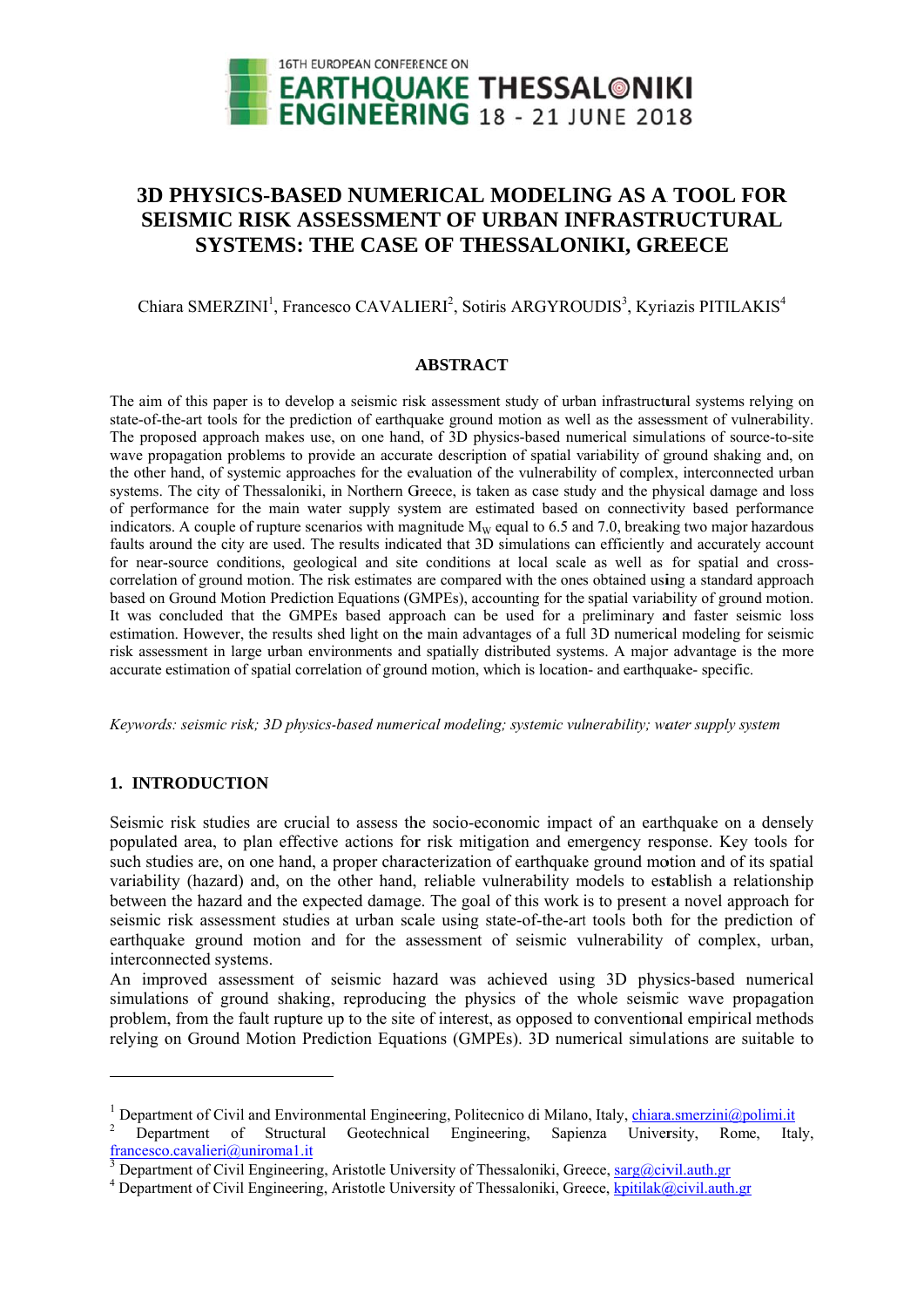overcome some shortcomings of the GMPEs, which: (i) are poorly constrained for large magnitude events and in near-source conditions that are of concern for the damage of structures; (ii) cannot account for the geological peculiarities of the area under study and the complex site conditions at local scale; (iii) cannot describe the spatial correlation and cross-correlation structure of ground motion. Referring to point (iii), it is recognized that risk and loss assessment of large urban areas with spatially distributed building portfolios and multiple interconnected infrastructural systems require an accurate description of spatial variability of ground motion intensity at regional scale as well as of crosscorrelation of ground motion across different intensity measures, such as response spectral ordinates across different periods (Park et al. 2007; Weatherill et al. 2015; Baker and Jayaram 2008).

As regards damage assessment, state-of-the-art vulnerability models for interconnected infrastructural systems, as developed in SYNER-G (2012) project, were adopted. In particular, SYNER-G developed an innovative methodological framework for the assessment of physical as well as socio-economic seismic vulnerability at the urban/regional level. The built environment was modeled according to a detailed taxonomy into its component systems as close as possible to the European distinctive features of the construction practice, grouped into buildings, transportation and utility networks, and critical facilities. The framework encompasses all aspects in the chain, from regional hazard to fragility assessment of components to the socioeconomic impacts of an earthquake, accounting for relevant uncertainties within an efficient quantitative simulation scheme, and modeling interactions between the multiple component systems in the taxonomy. Fragility curves based on SYNER-G taxonomy were selected, developed and proposed for all elements at risk including damage scales, intensity measures and performance indicators (Pitilakis et al. 2014).

The proposed approach was applied to the city of Thessaloniki, where an abundance of data is available, to estimate the physical damage and loss of performance for the water supply system. Seismic risk was evaluated for a set of physics-based ground shaking scenarios generated through a large-scale spectral element model including the extended seismic source, the propagation from the source to the site as well as the 3D basin. Numerical simulations were carried out by the highperformance code SPEED (http://speed.mox.polimi.it/) described in Mazzieri et al. (2013). For these ground shaking scenarios, risk of the main water supply system of Thessaloniki was expressed in terms of probability of exceedance of service loss levels, measured by connectivity-based performance indicators. The variability of the expected losses within the urban area was also explored considering a set of different fault rupture scenarios. As an important outcome of this work, the SPEED-based damage and loss of performance estimates were compared with the ones obtained using a standard approach based on GMPEs, but accounting for the spatial variability of ground motion.

## **2. SEISMIC HAZARD: 3D PHYSICS-BASED NUMERICAL SIMULATIONS**

3D numerical simulations of seismic wave propagation were performed using the Discontinuous Galerkin Spectral Elements Method (DGSEM) implemented in the open-source computer package called SPEED - SPectral Element in Elastodynamics with Discontinuous Galerkin (http://speed.mox.polimi.it/). SPEED can handle the simulation of large-scale seismic wave propagation problems including the coupled effect of a seismic fault rupture, the propagation path through Earth's layers and localized geological irregularities, such as alluvial valleys (Mazzieri et al, 2013). Based on a discontinuous version of the classical spectral element (SE) method, SPEED is naturally oriented to solve multi-scale numerical problems, allowing one to use non-conforming meshes (*h*-adaptivity) and different polynomial approximation degrees (*N*-adaptivity) in the numerical model. The code was optimized to run on multi-core computers and large clusters (e.g., Marconi at CINECA), taking advantage of the hybrid MPI-OpenMP parallel programming. Referring to earthquake engineering applications, the main features of the code include: i) different seismic excitation modes, from plane wave propagation to extended kinematic fault source models (as adopted in this work); ii) linear and non-linear visco-elastic soil materials; iii) different anelastic attenuation models with frequency proportional quality factor or frequency constant quality factor.

## *2.1 3D computational model*

Referring to Smerzini et al. (2017) for further details, a large-scale 3D spectral element model was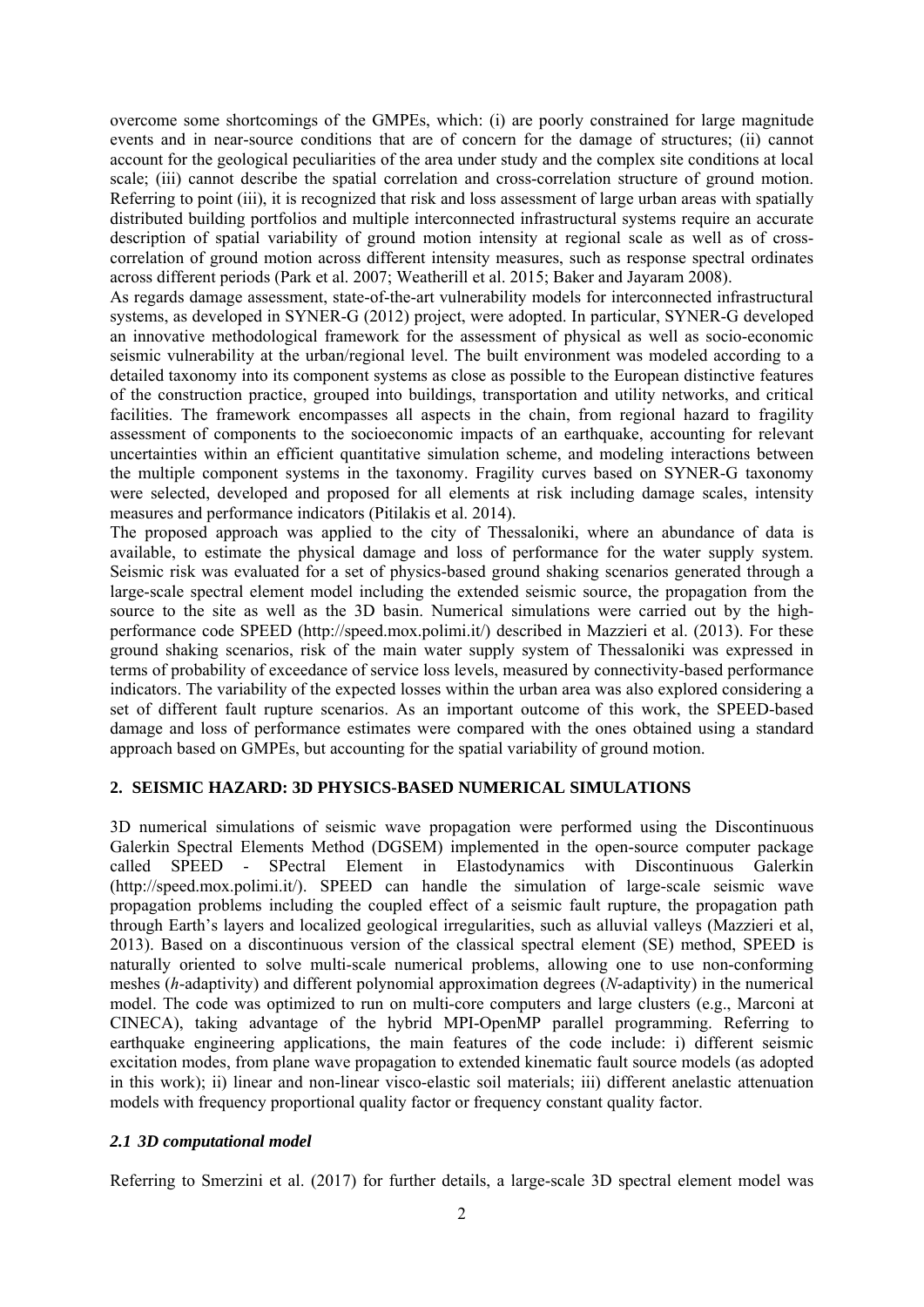constructed, including the following features (see Figure 1):

- ground topography;
- kinematic source model of two major seismogenic faults posing a hazard to the city of  $\bullet$ Thessaloniki, namely, the Gerakarou fault (i.e., the source responsible of the  $M_{w6.5}$  1978 Volvi earthquake) and the Anthemountas fault system;
- horizontally layered crustal model for deep rock materials;
- 3D subsoil model of the Thessaloniki urban area with homogeneous velocity profiles for Eurocode  $8 - EC8$  (CEN, 2004) sites B and C, calibrated on the basis of detailed microzonation geotechnical studies (Anastasiadis et al. 2001) and geophysical analyses (Apostolidis et al. 2004);
- non-linear visco-elastic soil behavior for top 100 m sediments (see Stupazzini et al. 2009 for  $\bullet$ the implementation details).

Note that the mesh extends over a volume of about 82 km x 64 km x 31 km and was discretized using an unstructured hexahedral conforming mesh with a total number of degrees of freedom of approximately 60 million. The maximum frequency of the numerical model is about 1.5 Hz.

## 2.2 Earthauake scenarios

In this study two earthquake scenarios were considered: the historical 1978 June 20<sup>th</sup> Volvi earthquake,  $M_w 6.5$ , rupturing the Gerakarou fault located northeast of Thessaloniki, and a hypothetical earthquake scenario with  $M_w$ 7.0, occurring along the Anthemountas fault system, south of the city. Both faults are of normal type and a  $k^2$  slip distribution (Herrero and Bernard, 1994) was adopted to describe fault rupture (see superimposed maps in Figure 1).



Figure 1. 3D numerical model adopted to generate the ground shaking scenarios: Volvi,  $M_{\rm w}$ 6.5 (1978) June  $20^{th}$  earthquake); Anthemountas,  $M_w$ 7.0.

## 2.3 Main results

As shown in the following sections, assessment of damage to the water supply system needs the Peak Ground Velocity (PGV) and the permanent ground deformation due to liquefaction. The latter, referred to in the following as PGD, is computed as a function of the Peak Ground Acceleration (PGA). To obtain accurate predictions of short period intensity measures, such as PGA, broadband ground shaking scenarios have to be produced starting from the 3D numerical simulations, which are reliable only in the low frequency range, specifically up to 1.5 Hz.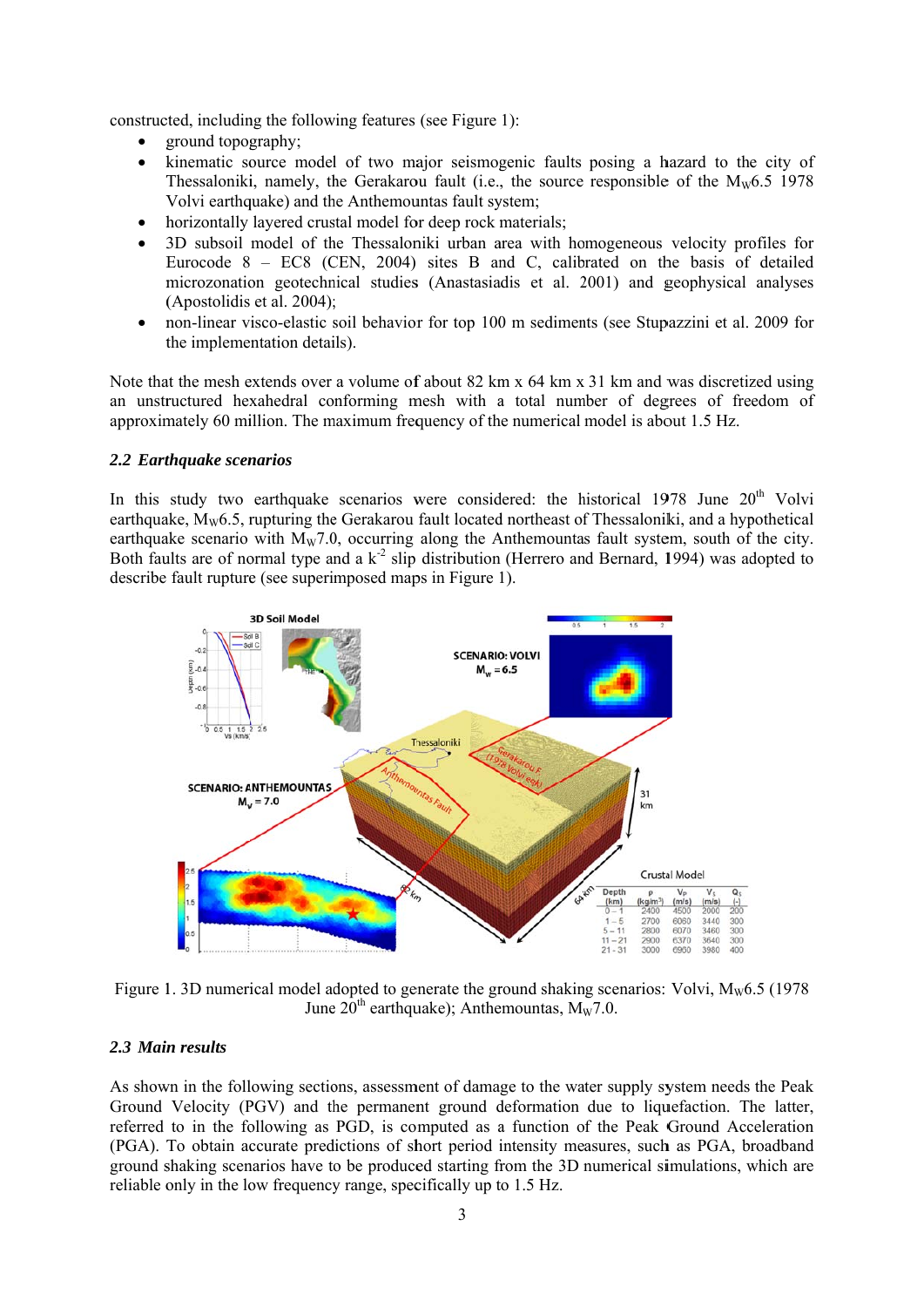For this purpose, a novel approach based on Artificial Neural Network (ANN) was adopted here to generate broadband ground motions, as described in Paolucci et al. (2017). We limit herein to recall that, for any location, the low period range of the response spectrum is predicted by an ANN trained on a database of strong motion recordings of engineering significance (i.e.  $M_w = 5-7$ +, epicentral distance  $\leq$  35 km), which takes as input the long period response spectral ordinates from SPEED. The main advantage of such an approach, especially in the perspective of its use in seismic risk assessment studies, is that spatial correlation of ground motion is realistically reproduced.

Figure 2 shows a selection of results from SPEED in terms of spatial distribution of PGV, computed as geometric mean of horizontal components, for both scenarios (left: Volvi; right: Anthemountas). It is apparent the strong correlation of the map of PGV with the focal mechanism of the source model and directivity/directionality effects from the extended fault and with the 3D soil structure beneath the city and the Anthemountas basin. Note that risk analyses shown in Section 4 will be limited to the urban area of Thessaloniki, highlighted with black contour in Figure 2.



Figure 2. Spatial distribution of horizontal PGV (geometric mean) from 3D physics-based numerical simulations (SPEED) for both Volvi (left) and Anthemountas (right) scenarios.

#### 3. SYSTEMIC SEISMIC VULNERABILITY: OOFIMS MODEL

A software platform for quantitative probabilistic seismic risk analysis, namely Object-Oriented Framework for Infrastructure Modeling and Simulation (OOFIMS), has been recently developed (Franchin and Cavalieri n.d., 2013) within SYNER-G (2012), as a computational tool to assess the vulnerability and risk to earthquakes of an urban area including buildings, lifelines and critical facilities. The tool, coded in MATLAB<sup>®</sup> (The MathWorks 2011) language according to the objectoriented paradigm  $(OOP)$ . allows to model and analyze the performance  $\alpha$ f interconnected/interdependent infrastructure systems and sets of buildings, at the urban/regional scale, in ordinary or "disturbed" conditions (e.g., due to the impact of a natural or man-made hazard). In abstract terms, within the OOP, a problem is described as a set of objects that interact with each other. Objects are instances (concrete realizations) of classes (abstract models or templates for all objects with the same set of properties and methods). Each class is defined by its attributes (properties that all objects from the class possess) and methods (actions that objects from the class can perform). The object model developed within SYNER-G and implemented in OOFIMS is described by means of class diagrams. As an example, Figure 3 shows the class diagram for the water supply system (WSS) and the electric power network (EPN) in OOFIMS. Both the WSS and EPN classes are composition of the corresponding node and edge classes. The latter, in general, are abstract classes, since there can be several types of edges and nodes within a network, differentiated in terms of properties and functions. For instance, for the water supply system, edges can either be pipes or tunnels, while nodes can be end-user demand nodes, water sources or pumping stations. The *Water source* class is an abstract one,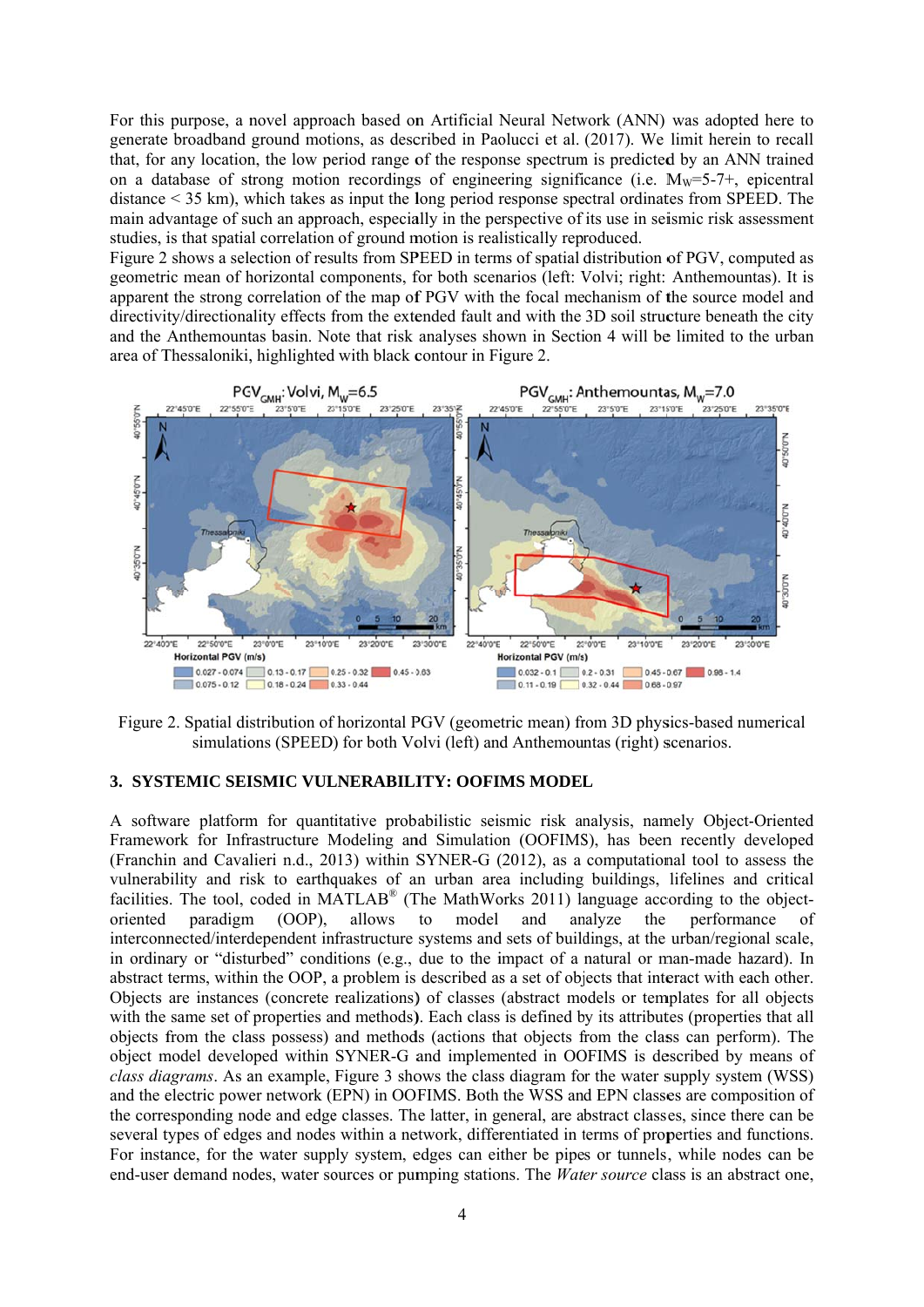since there can be both variable head (like elevated tanks) and constant head (like large reservoirs) water sources. As far as the electric-power network is concerned, edges can be either overhead or buried lines, and there are three node types: end-user demand nodes (load buses), electric power sources (generators) and balance nodes (slack buses, one per network). Load buses can be either distribution (D) or transformation/distribution substations (TD). These nodes are assemblies of several microcomponents. The two networks are shown in the same figure to highlight the interdependence between them, represented by the *(association)* link between the pumping station class in the WSS and the distribution (or transformation/distribution) class in the EPN.

Uncertainty in OOFIMS is treated with a set of random variables that describe single random quantities or discretized random fields. Values of such random variables are sampled from their distributions in a Monte Carlo simulation. Concerning the hazard model, in each simulation run (one event or scenario), the source  $S$  is sampled first, from a discrete distribution with probability mass proportional to  $\lambda_0$ , i.e., the mean annual rate of events on the sources. Given the source, magnitude M is sampled from the Gutenberg-Richter recurrence law. The location  $L$  is then sampled within source  $S$ (with probability depending on the source model, uniform for area sources). Given  $M$  and  $L$ , the interand intra-event (the latter spatially correlated) errors  $\eta$  and  $\varepsilon$  in a ground-motion prediction equation are sampled to obtain a chosen primary IM, for example PGA, on a square grid on rock. Such IM is then interpolated, from the closest four grid points, to the vulnerable components' sites. Conditional on the primary IM, all further IMs needed in fragility models can be sampled. Surface intensity values are then obtained with random amplification functions. Permanent ground deformation (PGD) due to geotechnical hazards is finally obtained with relevant models, such as the FEMA/HAZUS (2003) model where landslide and liquefaction probability is a function of surface PGA. Details can be found in Franchin and Cavalieri (2013). The goal of the present work, as already mentioned, is the comparison between the GMPE-based (i.e., OOFIMS-based) hazard model with the 3D physics-based numerical ground motion shaking scenarios (i.e., SPEED-based). Since the latter is specified in terms of a deterministic scenario event, with fixed magnitude and hypocenter, these quantities were fixed also in the GMPE-based simulations, so that scenario-based hazard scenarios will be considered herein. The GMPE by Akkar and Bommer (2010), recently developed for the European context, was used in this work. The model proposed by Jayaram and Baker (2009) was adopted for the spatial correlation of the intra-event error term. Specifically, an exponential model was adopted to describe the spatial correlation structure of the intra-event error term associated with the GMPEs. PGA was chosen to be the primary IM, that is, the only one that is sampled on a square grid using the spatial correlation model. Based on the studies performed by Esposito and Iervolino (2011; 2012) on the European strong motion database, in this model the maximum distance beyond which the motions are uncorrelated, termed *range*, was set to 13.5 km for PGA. The size of the square grid for prediction of the primary IM on rock was set to 0.5 km, which, compared to the adopted range values, allows a proper consideration of spatial correlation of intra-event residuals.



Figure 3. Class diagram for the WSS and EPN classes (Franchin 2014).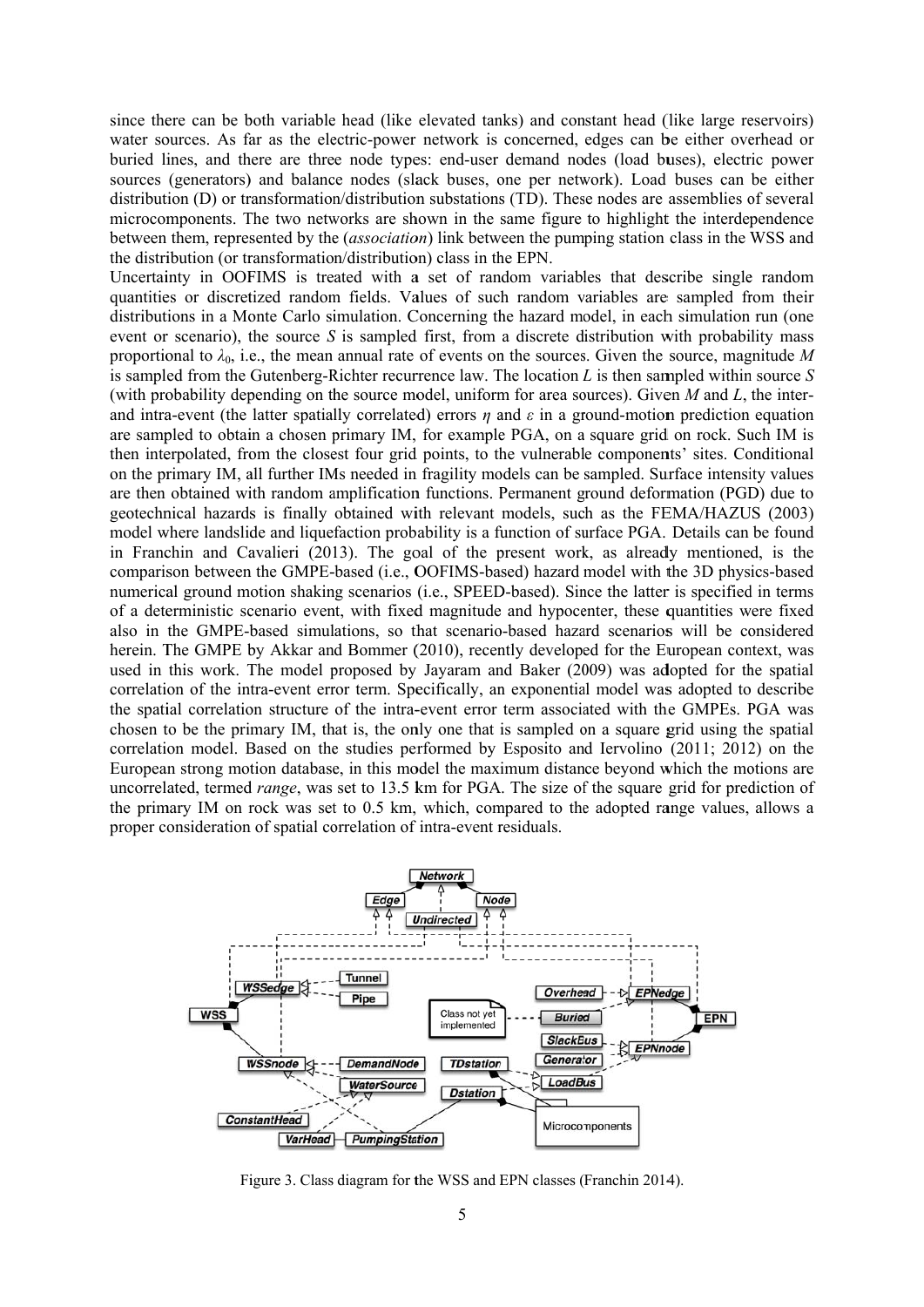Once values for the appropriate IMs at the surface are known at each site, the physical damage state of each component is sampled. This is done differently for point-like and line-like components, with fragility curves used for the former, and Poisson rates as a function of the intensity for the latter. The Poisson rate  $\lambda$  is usually employed to describe the rate of faults (leaks/breaks) per unit length, and is experimentally derived from repair rates obtained in post-earthquake damage surveys. In the WSS model within OOFIMS, only pipelines are considered as vulnerable to earthquakes and the fragility model is given in terms of two Poisson repair rates per kilometer, functions of peak ground velocity (PGV, in cm/s) and PGD (in m), respectively (ALA 2001):

$$
\lambda_{\text{repair}} \left( \text{PGV} \right) = K_1 \cdot 0.0024 \cdot \text{PGV}
$$
\n
$$
\lambda_{\text{repair}} \left( \text{PGD} \right) = K_2 \cdot 11.224 \cdot \text{PGD}^{0.319} \tag{1}
$$

where  $K_1$  and  $K_2$  are functions of the pipe material, soil, joint type and diameter and  $\lambda_{\text{repair}}$  is returned in km<sup>-1</sup>. The number of leaks/breaks,  $N_L$  for the generic pipe is randomly generated using the highest repair rate as the mean of the Poisson distribution. If  $N_L > 0$ , a number  $N_L$  of standard uniform numbers is sampled and compared with the rupture probability (a function of *λ*). If at least one is lower than the rupture probability, the pipe is broken and removed from the network. Since in this study a connectivity-based WSS analysis was carried out, the water outflow from leaks/breaks was not retrieved. In OOFIMS it is possible to carry out a capacitive analysis on the WSS, with computation of flow in pipes and water head at demand nodes.

## **4. RISK ASSESSMENTS FOR THE WATER SYSTEM OF THESSALONIKI**

#### *4.1 Water Supply System of Thessaloniki*

The water supply system of the municipality of Thessaloniki includes 20 tanks with total capacity of 91,900  $\text{m}^3$ . There is also a sedimentation tank of 8,000  $\text{m}^3$  capacity and a fire-fighting tank with total capacity of 2,100  $m<sup>3</sup>$ . The main transmission system has a total length of about 71 km, while the distribution network has a 1,284.1 km approximate length and a supply capacity ranging between 240,000 - 280,000 m<sup>3</sup>/day. The supplied customers are approximately 420,000 and the total supplied population is about one million. The supplied area is approximately  $55 \text{ km}^2$ ; the elevation ranges from 0 to 380 m, and the water pressure between 2 and 5 bars.

For the needs of the present application and due to the complexity and oldness of the system, a simplified, yet realistic, model for Thessaloniki's main WSS was used (Argyroudis et al. 2014). This network is comprised of 477 nodes and 601 edges (pipes) with total length of about 280 km. The nodes were subdivided into 445 demand nodes, 21 elevated tanks served by pumping stations and 11 constant-head tanks (see Figure 4). Tanks were considered as water sources for the system. Pipelines have 24 different diameter values, ranging between 500-3,000 mm and their construction materials include asbestos cement, cast iron, PVC and welded steel.

The soil formations of the study area were classified according to the EC8 classification scheme (i.e., A, B, C soil classes). The liquefaction susceptibility was defined following the method adopted in HAZUS (FEMA 2003) on the basis of deposit type, age and general distribution of cohesionless loose sediments.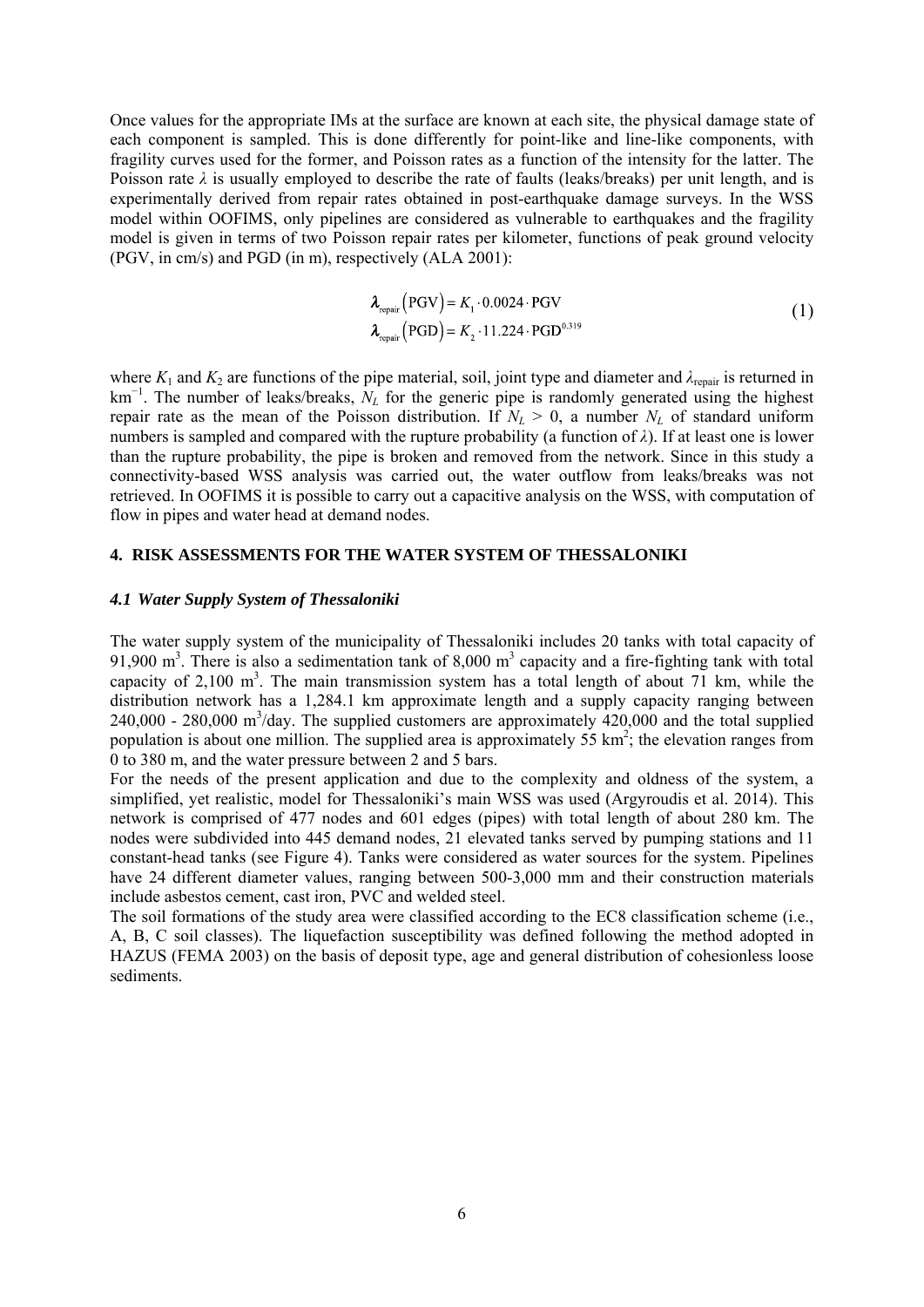

Figure 4. (a) The Thessaloniki water supply system used as case study; elements can be pipes, demand nodes, tanks and pumping stations, (b) Soil classification in the study area according to EC8.

#### 4.2 Performance metrics

In order to estimate the impact on the WSS performance due to the considered hazard models (GMPEbased and SPEED-based) and to carry out a comparison between them, four connectivity-based performance metrics were used, two of which are global, i.e. referred to the whole system, while the others are local, i.e. referred to the single pipes. The metrics are defined as follows:

• Connectivity Loss, CL (global, Poljanšek et al. 2012). CL, ranging between 0 and 1, is computed as in Eq.  $(2)$ , counting the number of source nodes connected to the *i*-th demand node in the original (undamaged) network,  $N_{\text{source,orig}}^i$  and in the damaged network,  $N_{\text{source,dam}}^i$ , and then averaging over all demand nodes  $(\langle \cdots \rangle)$  denotes average).

$$
CL = 1 - \left\langle \frac{N_{\text{source,dam}}^i}{N_{\text{source,orig}}^i} \right\rangle_i
$$
 (2)

• Connectivity-based System Serviceability Index, SSI<sub>conn</sub> (global, Cavalieri et al. 2014). This metric was adapted from a flow-based one, SSI (Wang and O'Rourke 2008), which is defined as the ratio of the sum, over the *n* demand nodes, of the delivered water flows after an earthquake,  $Q_{i,s}$ , to the sum of the water demands,  $Q_{i,0}$  (delivered before the earthquake). In the current connectivity-based methodology, SSI<sub>conn</sub>, ranging between 0 and 1, is defined as in Eq. (3), where  $Q_{i,0}$  is the water demand at node *i* and the weight  $w_i$  is set to 1 if the *i*-th demand node is connected to at least one source node, and to 0 otherwise. Such weight is used to reduce the total delivered water flow in case of disconnection of demand nodes from sources.

$$
SSI_{\text{conn}} = \frac{\sum_{i=1}^{n} Q_{i,0} \cdot w_i}{\sum_{i=1}^{n} Q_{i,0}}
$$
(3)

• Upgrade Benefit Index, UBI (local, Wang et al. 2010). This metric was first defined for application with SSI, in a flow-based analysis. In this work, UBI was computed with SSI<sub>conn</sub>, but the original expression was adopted. UBI measures the impact of the upgrade of an individual pipe on the overall system serviceability, and is used to identify critical pipes that significantly affect the system seismic performance. It is defined as in Eq. (4), where  $m_1$  is the total number of simulation runs and  $m_2$  is the number of samples where the *i*-th pipe is intact. By "upgrade" it is meant that the probability of pipe breakage given an earthquake is significantly smaller than its value before upgrade. UBI<sub>i</sub> is the percent increase of  $SSI_{conn}$  given that the *i*-th pipe is upgraded.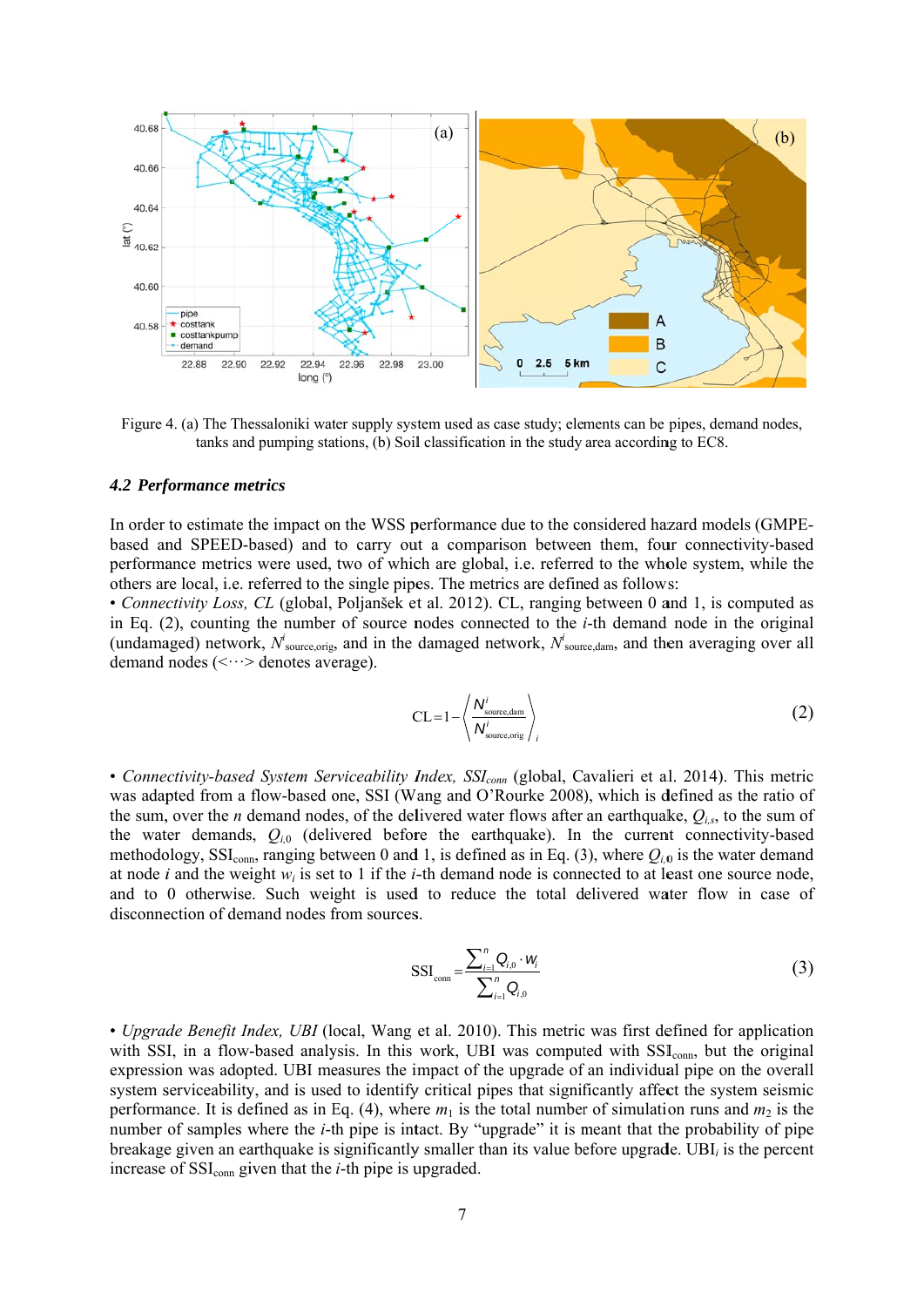$$
\text{UBI}_{i} = \frac{\text{E}\left[\text{SSI}_{\text{conn}} \mid \text{pipe } i \text{ upgrade}\right] - \text{E}\left[\text{SSI}_{\text{conn}}\right]}{1 - \text{E}\left[\text{SSI}_{\text{conn}}\right]} \approx \frac{\frac{1}{m_{i}} \sum_{j=1}^{m_{i}} \text{SSI}_{\text{conn},j} - \frac{1}{m_{i}} \sum_{k=1}^{m_{i}} \text{SSI}_{\text{conn},k}}{1 - \frac{1}{m_{i}} \sum_{k=1}^{m_{i}} \text{SSI}_{\text{conn},k}}
$$
(4)

• Damage Consequence Index, DCI (local, Wang et al. 2010). Like UBI, this metric was first defined for application with SSI, and here it has been computed with SSI<sub>conn</sub>, while keeping the original expression. DCI is a measure of the impact of a pipe breakage on the overall system serviceability. It is defined as in Eq. (5), where  $m_1$  is the total number of simulation runs and  $m_3$  is the number of samples where the *i*-th pipe is broken. DCI<sub>*i*</sub> is the percent reduction of  $SSI_{conn}$  given that the *i*-th pipe is broken.

$$
DCI_{i} = \frac{E[SSI_{\text{conn}}] - E[SSI_{\text{conn}} | \text{ pipe } i \text{ broken}]}{1 - E[SSI_{\text{conn}}]} \approx \frac{\frac{1}{m} \sum_{k=1}^{m} SSI_{\text{conn},k} - \frac{1}{m} \sum_{j=1}^{m} SSI_{\text{conn},j}}{1 - \frac{1}{m} \sum_{k=1}^{m} SSI_{\text{conn},k}}
$$
(5)

#### *4.3 Results and discussion*

Four Monte Carlo simulations were carried out, to allow the combinations of the two considered ground motion scenarios (Volvi and Anthemountas, see Section 2.2) and the two different hazard models (SPEED-based and GMPE-based). To investigate the sensitivity of results to the spatial correlation of IMs, two more simulations were added, one per scenario, employing the GMPE-based model in which the spatial correlation of primary IM values was disregarded. In the GMPE-based case, the IMs of interest (i.e., PGV and PGD) were computed by the procedure outlined in Section 3 (and implemented in OOFIMS). On the other hand, when defining the hazard by means of physicsbased simulations, PGA and PGV were provided by the offline SPEED broadband computations (see Section 2.3). Note that liquefaction-induced PGD is not provided as an output by SPEED and hence it was retrieved by the OOFIMS geotechnical hazard module in which it is derived based on the PGA estimates from SPEED using empirical relationships. All simulations consisted of just 1,000 runs each, given the reduced uncertainty in the hazard models: in fact, the IMs from SPEED are constant in all simulation runs, while in the GMPE-based approach magnitude and hypocenter were fixed, so that only the epistemic uncertainty in the motion attenuation, amplification and geotechnical hazard was considered. The epistemic uncertainty associated with vulnerability assessment is also present (see Section 3), and is the same for all the simulations.

Figure 5 shows the comparison between the Cumulative Distribution Functions (CDFs) of CL and SSI<sub>conn</sub>, from the SPEED-based simulation, for both events. It is noted that, although in the Volvi scenario more significant directivity effects were found to occur, the Anthemountas scenario results to be the most damaging, in terms of both connectivity loss and serviceability, owing mainly to the higher magnitude and smaller source-to-site distance.

Results were also retrieved at the component (i.e., pipe) level, using the two local performance metrics adopted, namely UBI and DCI. Due to page limit, only the results in terms of UBI are reported here, given the more relevance of this index compared to DCI: in fact, UBI is the primary index in seismic mitigation, and critical links are pipes with relatively large UBI values (Wang et al. 2010). Figure 6 shows UBI maps, from the SPEED-based simulation, for both events. UBI values exist at pipe centroid sites. Instead of interpolating and extrapolating values, both figures are presented as Voronoi diagrams, in which each pipe is assigned a uniformly colored Voronoi cell, collecting all points for which the centroid of that pipe is the closest point. In this representation, UBI values for a pipe are extended to its entire Voronoi cell: moreover, adjacent cells with the same color are merged. The maps indicate the presence of critical links, meaning pipes that result to be damaged in the simulation and whose upgrade will benefit more the system serviceability. Looking at the maps, it appears clear that the Anthemountas scenario causes more pipes to be damaged and thus attain a UBI value larger than zero (see Figure 6(b)). It is also noted that most damage is expected towards south-east of the city,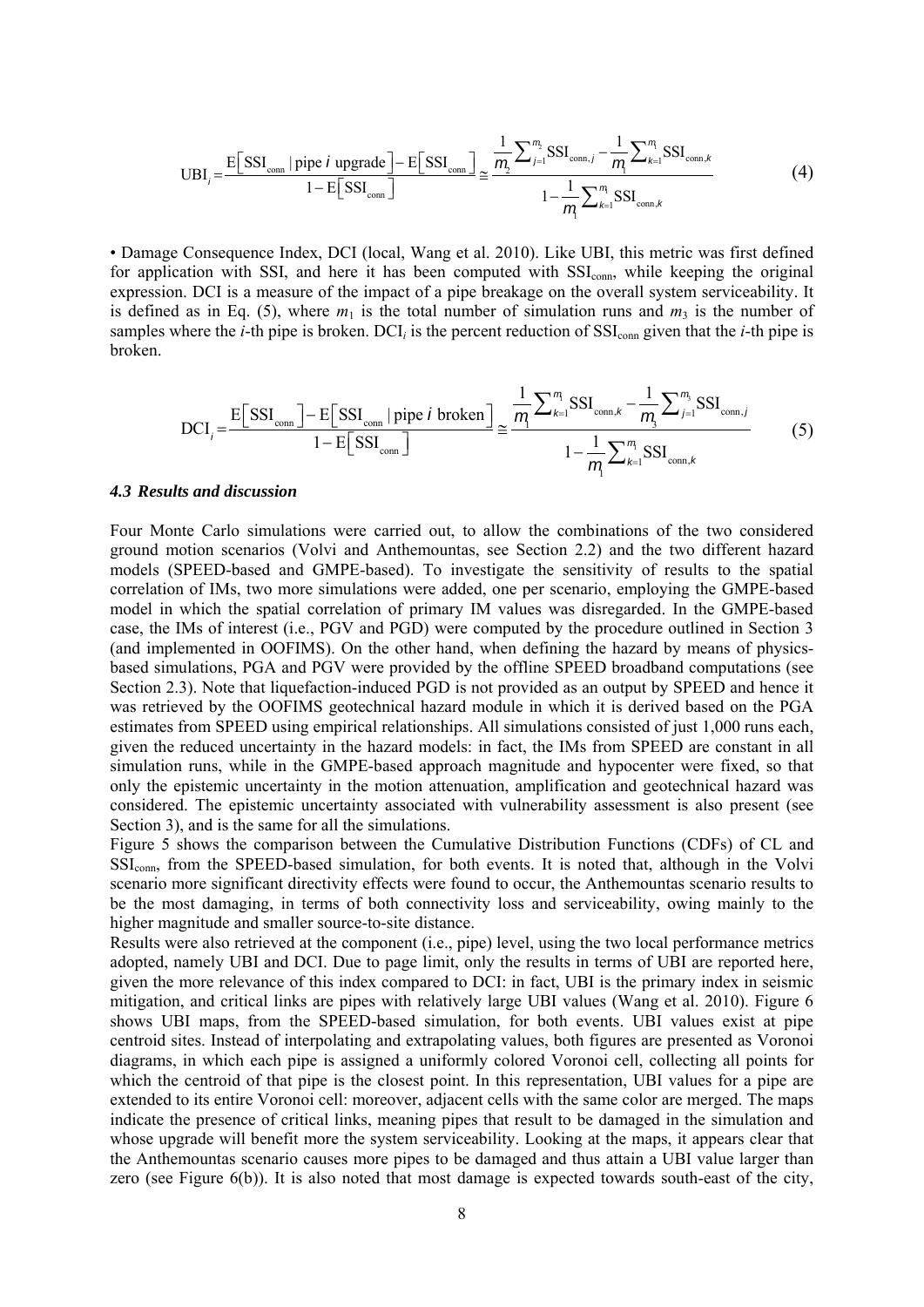which is closer to Anthemountas fault. Therefore, these results confirm the conclusions drawn for the system-level metrics, that is, the most severe impact of the Anthemountas scenario, compared to the Volvi event. The different orders of magnitude attained by UBI in the two maps are also due to the expected value of  $SSI_{conn}$ , which is different for the two scenarios (see Figure 5(b)).



Figure 5. CDFs of (a) CL and (b) SSI<sub>conn</sub> provided by the SPEED-based simulation, for both scenarios.



Figure 6. Voronoi diagrams of UBI provided by the SPEED-based simulation, for the (a) Volvi and (b) Anthemountas scenarios.

In order to investigate the difference in impact of the two hazard models on the employed system-level metrics, the CDFs of CL and SSI<sub>conn</sub> provided by the SPEED-based and GMPE-based simulations were compared, with reference to the most critical scenario, *i.e.* the Anthemountas earthquake. Results are displayed in Figure 7, where the effect of considering a spatial correlation model for intra-event residuals of the GMPE is also highlighted. It can be noted in the figure a substantial divergence between the SPEED-based and GMPE-based curves: in particular, the SPEED-based simulation always yield more damaging results, with higher values of connectivity loss and lower values of serviceability. Such differences are mainly related to the higher IMs predicted by the physics-based approach for the particular earthquake scenario, because of the combination of near-source effects (consider that the southern sector of the city lies on the surface projection of the fault, see Figure 2) with 3D complex site effects, which cannot be reproduced by median empirical estimates. It should be recalled that, while GMPEs produce median estimates, based on empirical regressions made on different earthquakes and site conditions of the same type, the physics-based approach produces a single earthquake realization, which may be more or less "favorable" in terms of seismic risk in the city, depending on details of rupture process (slip distribution, source-to-site azimuth) and specificity of local geologic conditions. It has to be remarked, however, that the results are not completely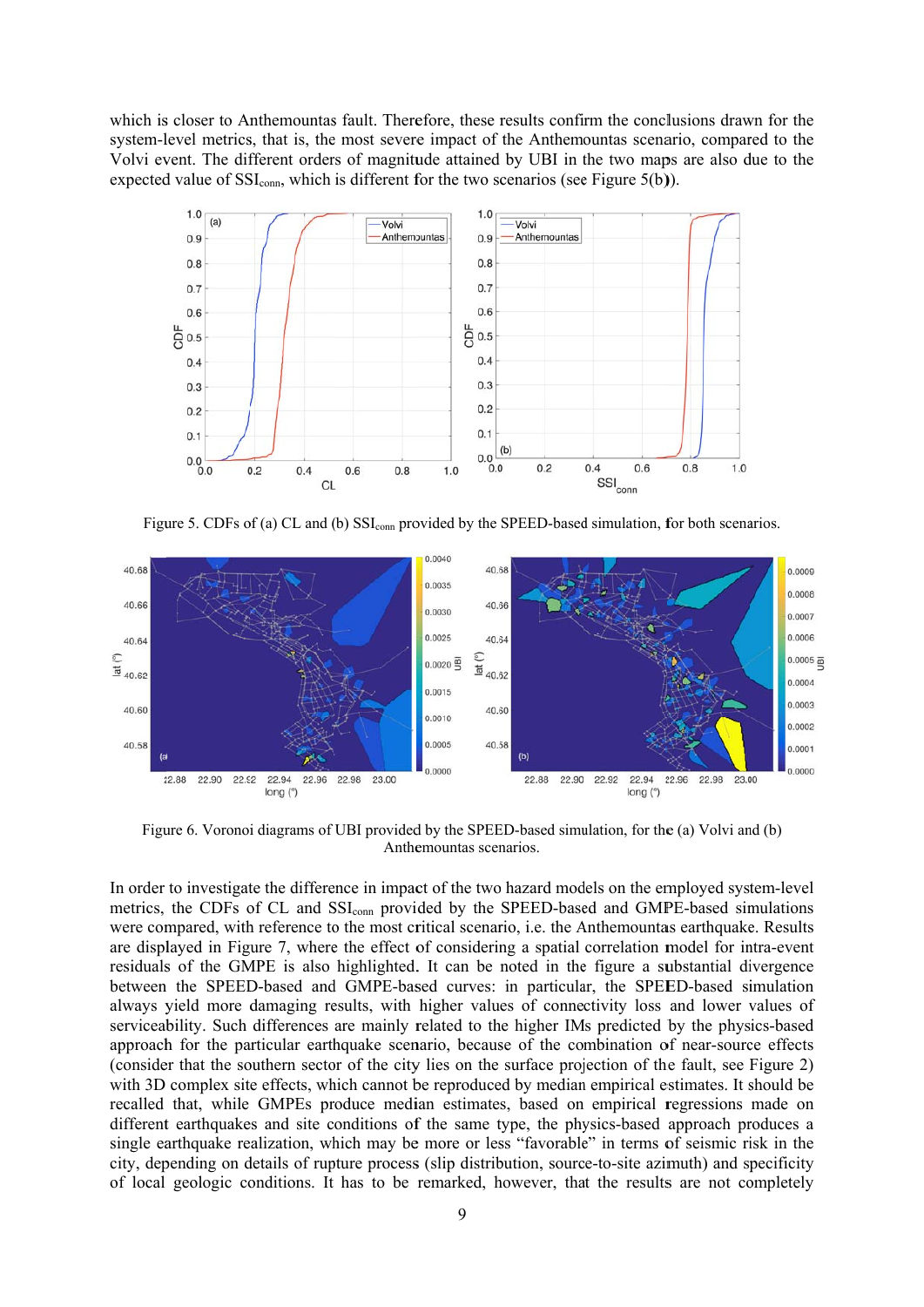incomparable, and this confirms that a GMPE/spatial correlation/amplification model can still be used for a quick and preliminary estimate of seismic loss. On the other hand, the consideration of spatial correlation in the GMPE-based simulation does not affect significantly the results in this particular application, leading to a slightly worse network performance, due to more severe damage, in terms of both connectivity loss and serviceability. The sensitivity of the results to the spatial correlation model adopted is object of future work.



Figure 7. Anthemountas scenario. CDFs of (a) CL and (b) SSI<sub>conn</sub> provided by the SPEED-based and GMPEbased simulations, the latter with and without spatial correlation.

#### 5. CONCLUSIONS

This paper has presented a seismic risk assessment study at urban scale combining latest-generation tools for both prediction of earthquake ground motion and assessment of systemic vulnerability of interconnected urban systems. To achieve this aim, the numerical codes developed independently by the research teams at Politecnico di Milano and at the University of Rome La Sapienza, namely a spectral element code for 3D physics-based numerical modeling of ground shaking (SPEED) and an object-oriented tool for infrastructure modeling and simulation (OOFIMS), have been used and interconnected. To test the feasibility of the proposed approach, the physical damage and loss of performance for the water supply system of the city of Thessaloniki has been estimated considering a couple of 3D physics-based ground shaking scenarios, with  $M_W$  equal to 6.5 and 7, originating from two of the most hazardous active faults around the city (Volvi and Anthemountas).

Although this study addresses only two seismic rupture scenarios, neglecting the aleatory uncertainty associated with the fault rupture model, it has been demonstrated that 3D physics-based numerical simulations of source-to-site wave propagation have become mature enough to be incorporated in seismic risk analyses at urban scale. At the level of a city, the impact of using physics-based simulations to describe the hazard is recognized mainly in its superiority to describe the spatial correlation of ground motion, accounting explicitly for the specificity of local geological conditions and source rupture features. To enhance this point, Figure 8 shows the comparison of the spatial correlation coefficient (assuming an exponential model) for PGV as adopted in OOFIMS (based on literature models calibrated on strong motion recordings) and derived from SPEED results for both scenarios. It is apparent that spatial correlation structure is location- and earthquake-specific (as also confirmed by other studies, see Infantino et al. 2018) and this may play a major role in seismic risk estimates. Future work will aim at extending the analysis and comparison with the GMPE-based approach to a wider set of rupture scenarios.

However. the findings included in this contribution suggest that a GMPE/spatial correlation/amplification model can still be used for a quick and more affordable estimate of IMs and future work will aim at extending the comparison between the two approaches. Within the latter approach, it would be possible to reduce the epistemic uncertainty by considering more models (source, GMPEs, spatial correlation, amplification) and then weighting them, for instance within a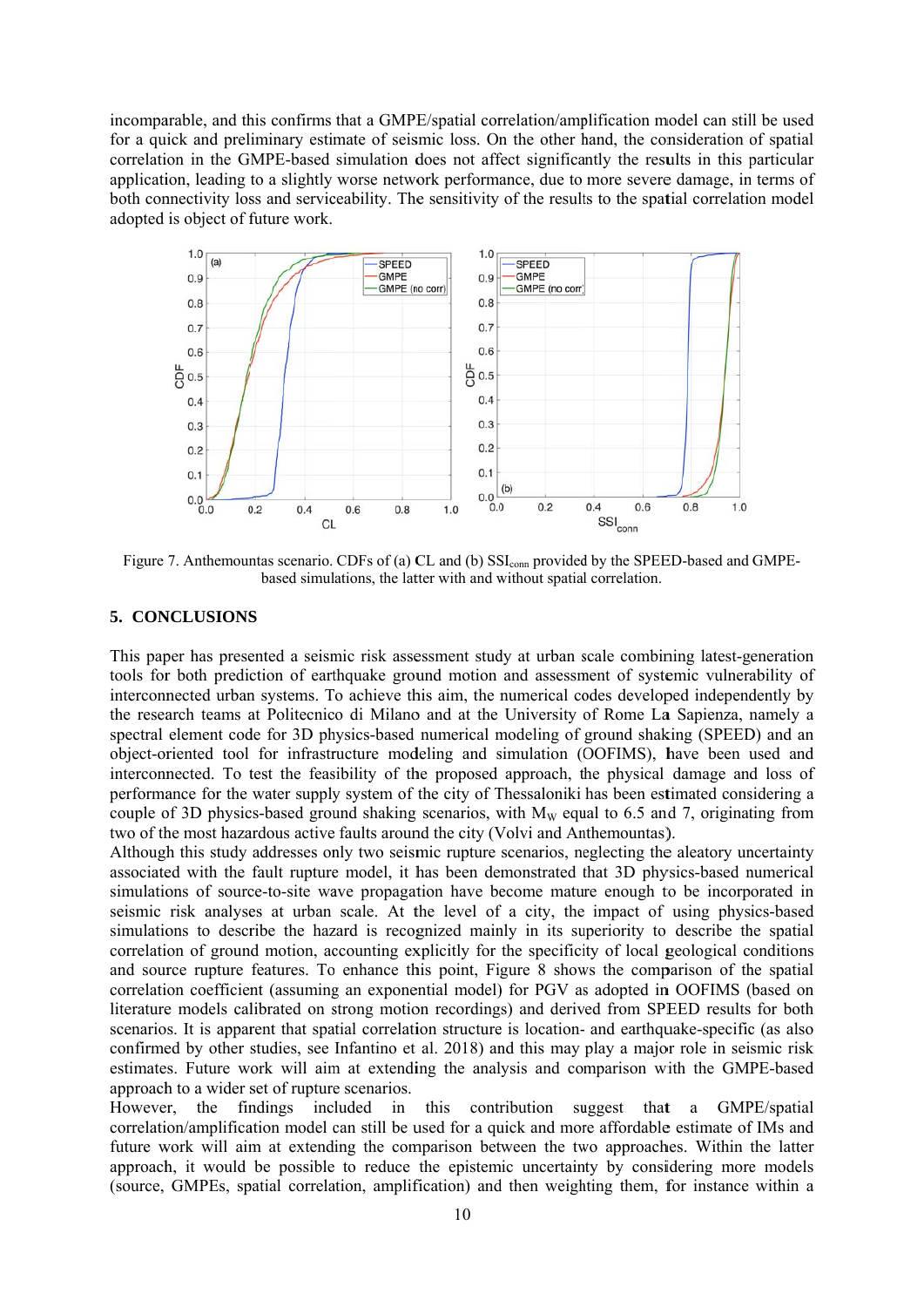logic tree approach. Future work will aim to properly treat such epistemic uncertainty and to repeat the comparison for a capacitive analysis, involving the computation of the operational state (flow in pipes and water head at demand nodes) including network connectivity.



Figure 8. Comparison of spatial correlation coefficient (exponential model) for PGV as adopted in OOFIMS and derived from SPEED simulations, for both Volvi and Anthemountas scenarios. Range values are also shown.

## **6. ACKNOWLEDGMENTS**

This research has been partially funded by the European Commission within the STREST Project, EU FP7/2007-2013, grant agreement no. 603389. The collaboration of the AUTH Scientific Computing Center is greatly acknowledged.

#### 7. REFERENCES

Akkar S, Bommer JJ (2010). Empirical equations for the prediction of PGA, PGV and spectral accelerations in Europe, the Mediterranean region and the Middle East, Seismological Research Letters, 81(2): 195–206.

ALA (American Lifelines Alliance) (2001). Seismic Fragility Formulations for Water Systems. Part 1 -Guideline. ASCE-FEMA, Reston, VA, 104 p.

Anastasiadis A, Raptakis D, Pitilakis K (2001). Thessaloniki's detailed microzoning: subsurface structure as basis for site response analysis, Pure appl. Geophys., 158: 2597-2633.

Apostolidis P, Raptakis D, Roumelioti Z and Pitilakis K (2004). Determination of S-wave velocity structure using microtremors and SPAC method applied in Thessaloniki (Greece), Soil Dyn. Earthq. Eng., 24: 49-67.

Argyroudis S. Selva J. Kakderi K. Pitilakis K (2014). Application to the city of Thessaloniki. In: Pitilakis K et al. (eds) SYNER-G: Systemic seismic vulnerability and risk assessment of complex urban, utility, lifeline systems and critical facilities. Methodology and applications. Geotechnical, Geological & Earthquake Eng. 31, Springer.

Baker JW, Jayaram N (2008). Correlation of spectral acceleration values from NGA ground motion models. Earthq Spectra, 24(1): 299-317.

Cavalieri F, Franchin P, Buriticá Cortés JAM, Tesfamariam S (2014). Models for seismic vulnerability analysis of power networks: comparative assessment, *Computer-Aided Civil and Infrastructure Engineering*, 29(8): 590-607.

CEN, European Committee for Standardization (2004). Eurocode 8: Design Provisions for Earthquake Resistance of Structures, Part 1.1; General Rules, Seismic Actions and Rules for Buildings.

Esposito S, Iervolino I (2011). PGA and PGV spatial correlation models based on European multievent datasets, Bulletin of the Seismological Society of America, 101(5): 2532-41.

FEMA (2003). HAZUS-MH Technical Manual. Federal Emergency Management Agency, Washington DC, USA.

Franchin P, Cavalieri F (2013). Seismic vulnerability analysis of a complex interconnected civil infrastructure. In Tesfamariam S & Goda K (eds) Handbook of seismic risk analysis and management of civil infrastructure